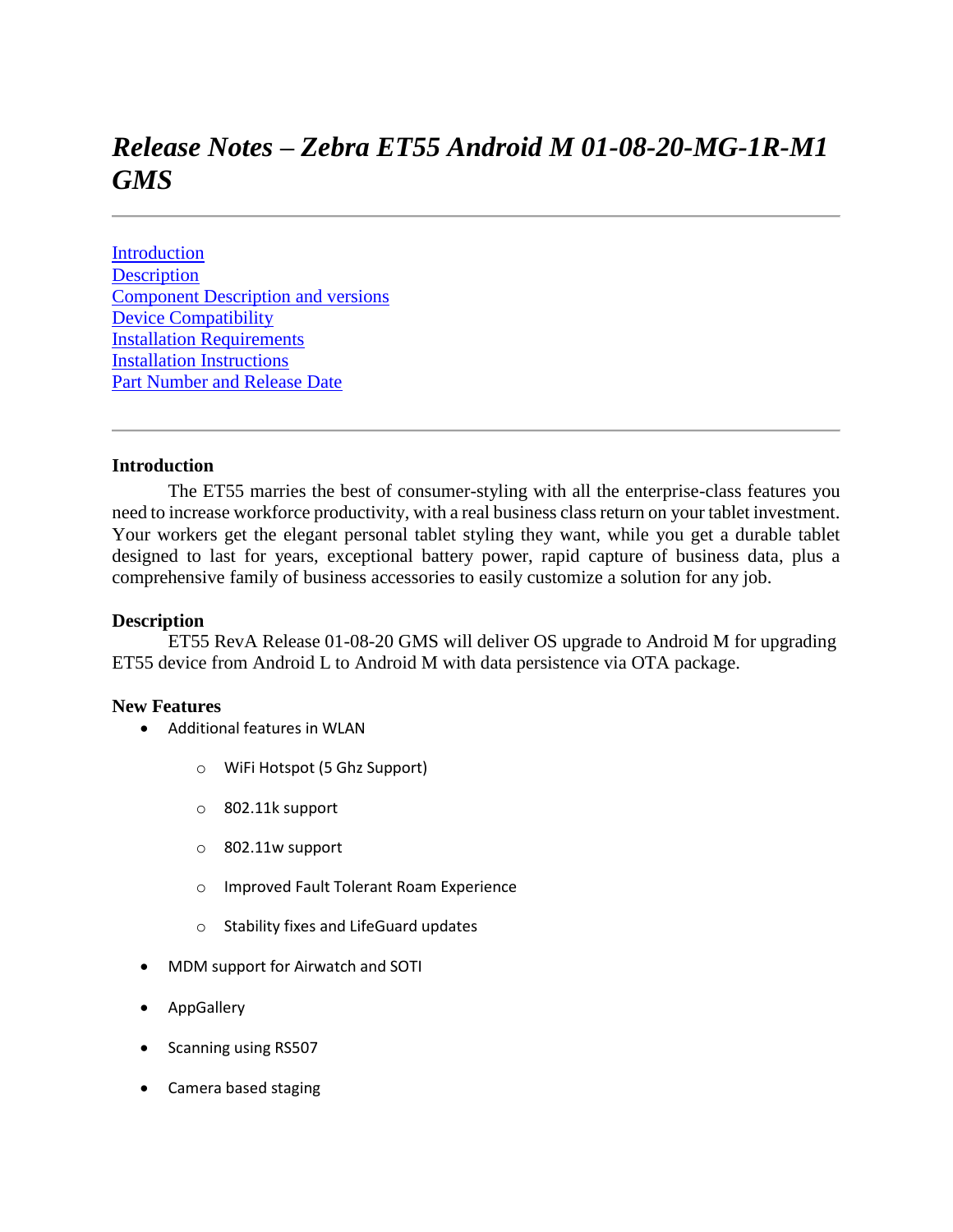- Additional touch modes:
	- o Finger and Thin Glove
	- o Stylus, Glove and Finger (Rain mode)
	- o Finger only
- Android verified boot functionality to prevent booting into compromised/unauthorized images (system & boot).
- Support AFW Device Owner mode
- Zebra OS Update Mobility DNA
	- o Zebra Build fingerprint support to enable LifeGuard support
	- o Incremental OS Update packages.
	- o OS Upgrade with data persistence via OTA packages.
	- o Multiple packages update support
	- o OS Update checker and Recovery package verification
	- o Recovery update status reporting
	- o Enable high compression of OS update packages to save size
- DHCP-Support for vendor specific option codes: 12,28,42,43,60,66,67,77,119,150,186,188
- Support IPv6 on ET55B (NA SKU's)
- WAN Tethering and Hotspot
- Enhanced security with configurable Bluetooth pairing and discoverability
- NFC tap to pair enhancement to support Zebra BT accessories
- A new option under 'language & input " settings will provide feature for end user to keep scanner active when device is in off(suspend) state.

#### **Software updates**

- Mobility DNA updates for Out-of-box applications
- Security patch updates up to July 01, 2017 (Android Security Patch Level: 2017-07-01)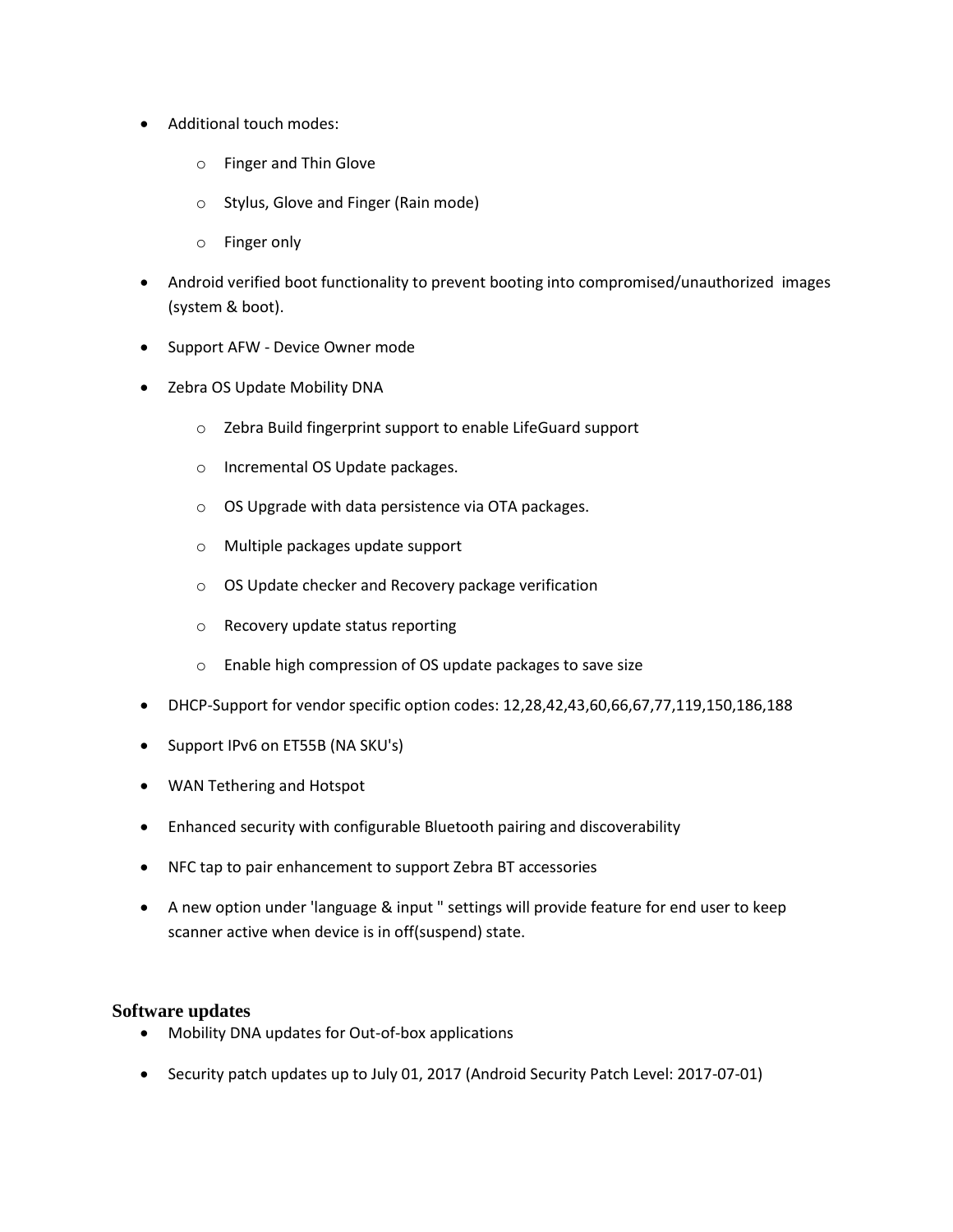## **Supported software's**

- Enterprise Keyboard
- Enterprise Home Screen
- Enterprise Browser
- SmartDex
- Scan n Pair
- Zebra Printers

## <span id="page-2-0"></span>**Component Description and versions**

| Build_version                       | 01-08-20-MG-1R-M1        |
|-------------------------------------|--------------------------|
| Android_version                     | 6.0.1                    |
| Android_SDK_Level                   | 23                       |
| <b>Android Security Patch Level</b> | 2017-07-01               |
| Linux kernel                        | 3.14.55                  |
| <b>OSX</b>                          | INTL.51.6.2.18           |
| Wifi                                | FUSION_BA_3_01.0.0.011_M |
| TXE FW                              | 1.2.1.1153               |
| <b>BIOS</b> version                 | 5.04.42.0052-A-Z-013     |
| <b>UPLMC FW version</b>             | UPLMC_0065_07            |
| <b>Bluetooth stack</b>              | 4.1                      |
| <b>NFC</b>                          | 8.1.24                   |
| Scanning_Framework                  | 18.7.13.0                |
| Datawedge                           | 6.4.17                   |
| <b>DWDemo</b>                       | 2.0.11                   |
| <b>MXMF</b>                         | 6.3.1.1                  |
| Touch                               | 2.2.AA                   |
| <b>Scanner Firmware</b>             | PAABLC44-001-N04         |
| RxLogger                            | 4.60.3.0                 |
| <b>RD</b> Client                    | 1.01.03                  |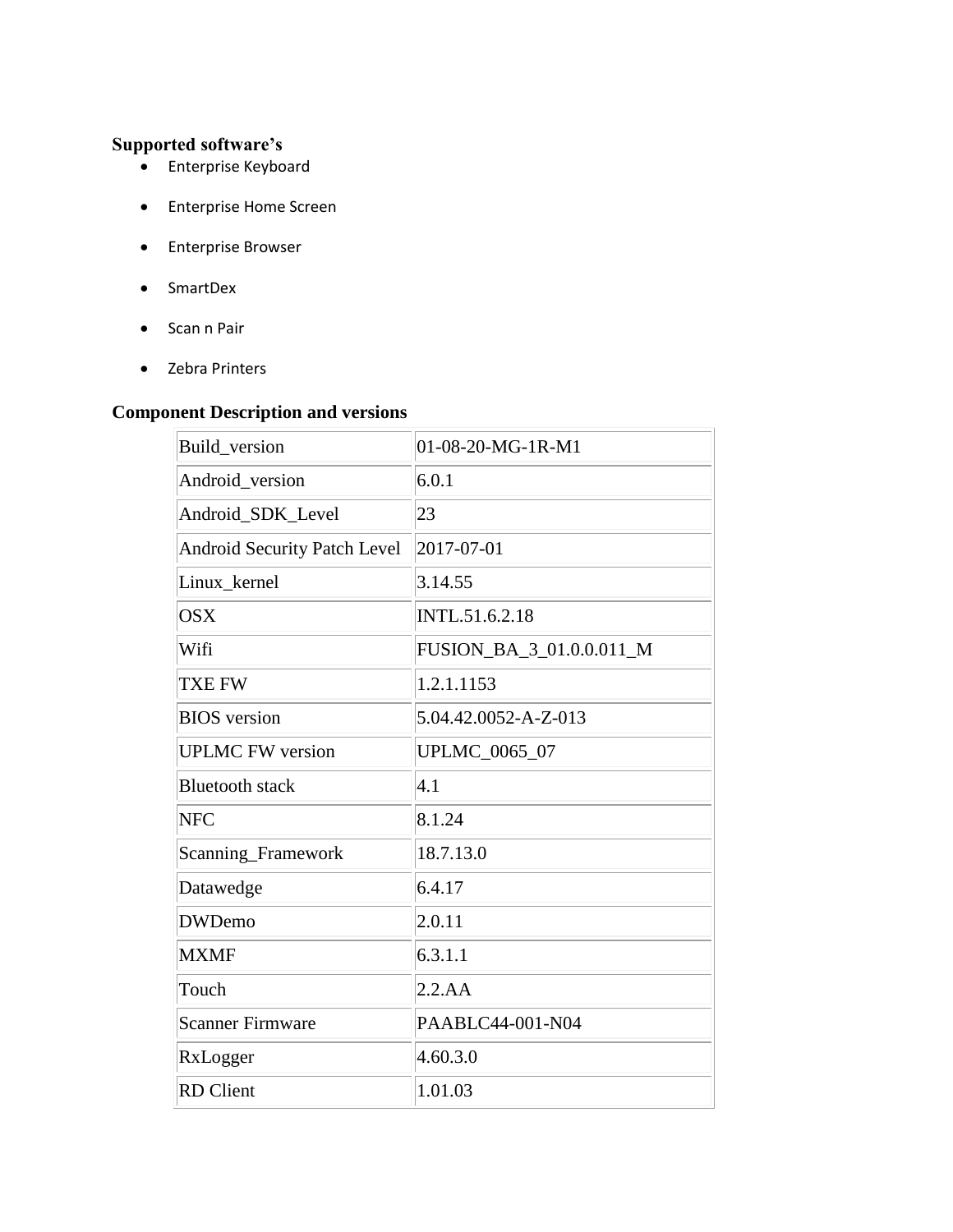| StageNow                                  | 2.7.2.1039         |
|-------------------------------------------|--------------------|
| <b>SOTI</b>                               | 13.3.0. Build 1059 |
| <b>EMDK</b>                               | 6.5.9.809          |
| <b>B2M_Elemez</b>                         | 1.0.0.347          |
| Data_Analytics                            | 1.0.2.1859         |
| File Browser                              | 1.19               |
| <b>Enterprise Keyboard Manager</b><br>CSP | 1.4.0.3            |
| AppGallery                                | 3.0.1.7            |

### **SPR Fixes:**

- SPR32038 AirWatch deployed security profile to Wipe the device after X failed pin entries doesn't work on ET5X as expected
- SPR30992/SPR31563 Touch Panel response improvement
- SPR31559 Fix for GprsMgr CSP- WAN CustomProxy Doesn't work data connection issue when built connection with proxy APN.
- SPR30979 USB devices are not visible after ET5X is reinserted into the cradle
- SPR31276 Fix for WLAN slow network traffic when connected to Cisco AP having low DTPC value
- SPR31230 Fix for Wireless connection locked / dropped when SIP client running.
- SPR31733 Fix for WLAN Exhibits excess band switching
- SPR32230 Workaround for private key access failure through keystore
- SPR32193 Fix for Device authentication failure when the keystore is empty.
- SPR32320 Fix for Wifi disconnect issue
- SPR32125 Fix for issue where the radio is disabled when device is not used for a while, even when is WLAN is set to be always ON
- SPR32135 Fix for issue where after reverting locale from Arabic to English and the Settings screen does revert to its normal state even though the Locale is changed to English
- SPR32008 Fixed issue where on scanning PDF417 barcodes which contain embedded 0x0D characters, these characters transmit as a space character instead of enter/return.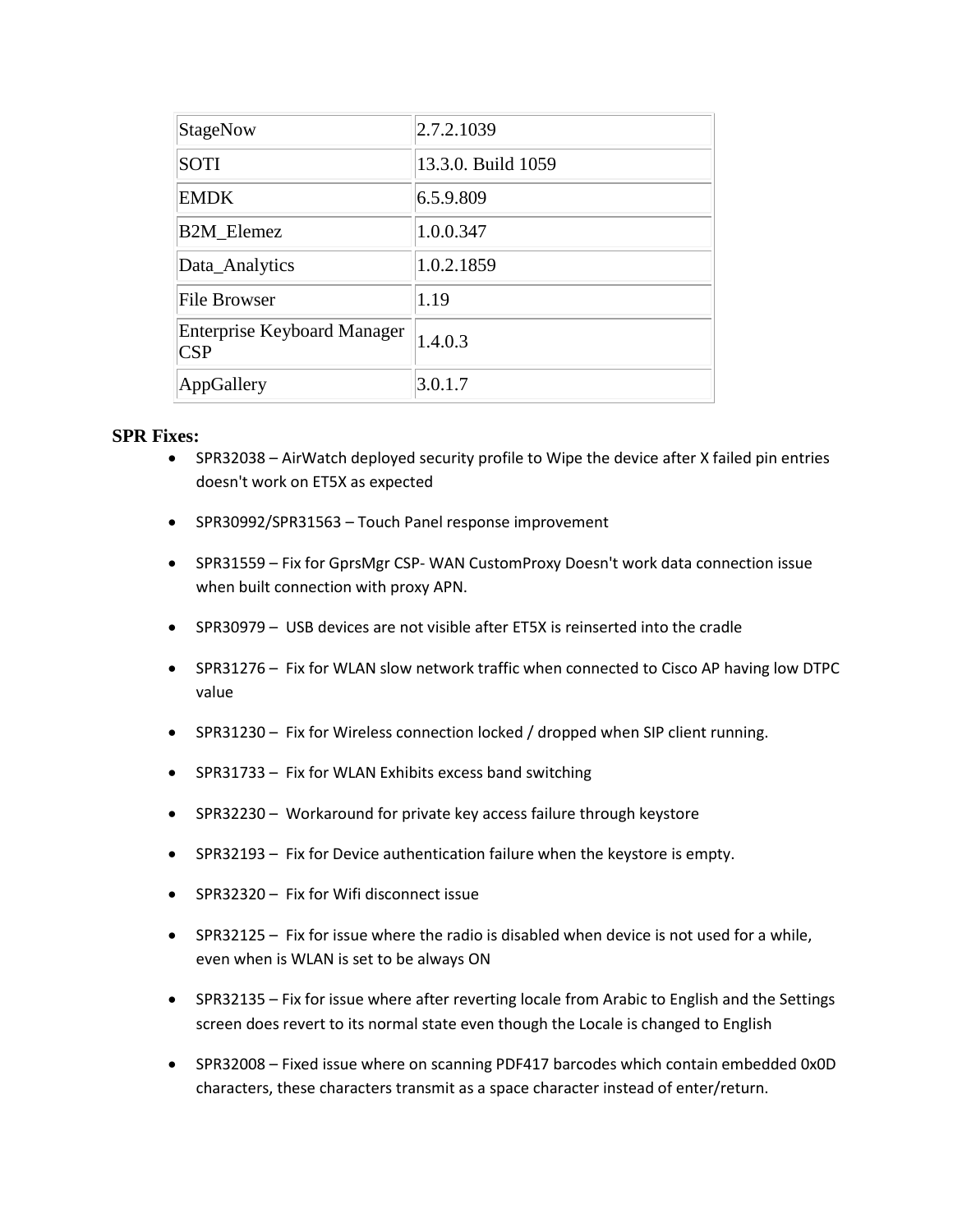SPR32546 – Fixed issue where Airwatch crash is observed when the AW whitelist is configured with certain restrictions

### **Notes and known issues**

- On ET5x M by default, the two ET5x sensors (gyroscope and accelerometer) are disabled. The notification icon (!) appears in the Status Bar indicating that these sensors are disabled. To use the device sensors for screen rotation and positioning, turn ON the sensors.
	- 1. Swipe down from status bar to view the Notification Panel.
	- 2. Touch **Auto rotation Disabled** notification. The **Sensors** screen appears.
	- 3. Touch the switch in the top right corner of the screen. The **Restart now?** dialog appears.
	- 4. Touch **OK**. The device shuts down and then reboots. After reboot, all sensors are enabled.

MDM/Staging applications can enable Accelerometer and Gyroscope sensors by broadcasting the intent "com.symbol.sensor.ENABLE\_SENSORS".

After device receives this intent, the device will automatically reboot with the sensors enabled.

- On ET5x M by default the device is not encrypted, this default state is to provide userdata persistence on upgrade from ET5x M.
- In recovery mode of ET5x M following modes are not available:
	- o Wipe data/factory reset
	- o Apply from internal memory
- User data will not be persisted on downgrading ET5x M device to ET5x L or when converting from a GMS to Non-GMS OS, or Non-GMS to GMS OS.
- Android Factory Reset Protection feature would require customers to provide their previous registered Google account details to register the device again after a factory reset operation
- WLAN: Support for EAP Fast has been removed in Android M
- HDMI settings configuration is not available in ET5x M.

## **Contents**

| File                   | <b>Details</b>                                                                     |
|------------------------|------------------------------------------------------------------------------------|
| ET550M30CPUEF10820.zip | Full OS Software Update Recovery package                                           |
|                        | ET550M30CPGEF10820.zip Android L to Android M Software Upgrade Recovery<br>package |